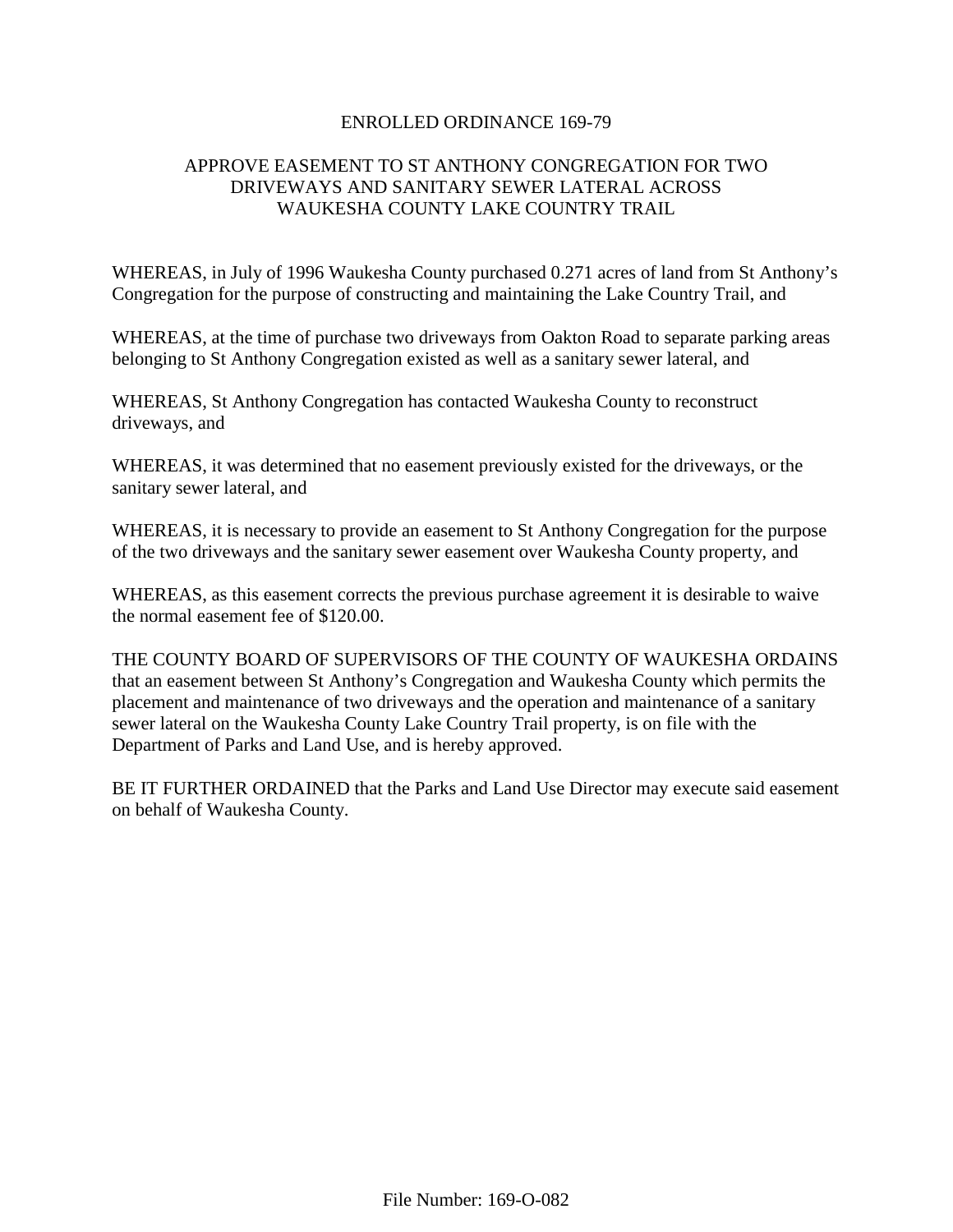# APPROVE EASEMENT TO ST ANTHONY CONGREGATION FOR TWO DRIVEWAYS AND SANITARY SEWER LATERAL ACROSS WAUKESHA COUNTY LAKE COUNTRY TRAIL

Presented by: Land Use, Parks, and Environment Committee

arbe Pauline T. Jaske, Chain Jim Batzko Jennifer Grant Keith Hammitt Eric Highum<sup>s</sup>

lliam Mitchell

Thomas J. Schellihger

The foregoing legislation adopted by the County Board of Supervisors of Waukesha County, Wisconsin, was presented to the County Exective on:

Date:  $\frac{12}{16}/14$ Kattern Peacod

The foregoing legislation adopted by the County Board of Supervisors of Waukesha County, Wisconsin, is hereby:

| Approved: |  |
|-----------|--|
| Vetoed:   |  |
| Date:     |  |

Daniel P. Vrakas, County Executive

169-0-082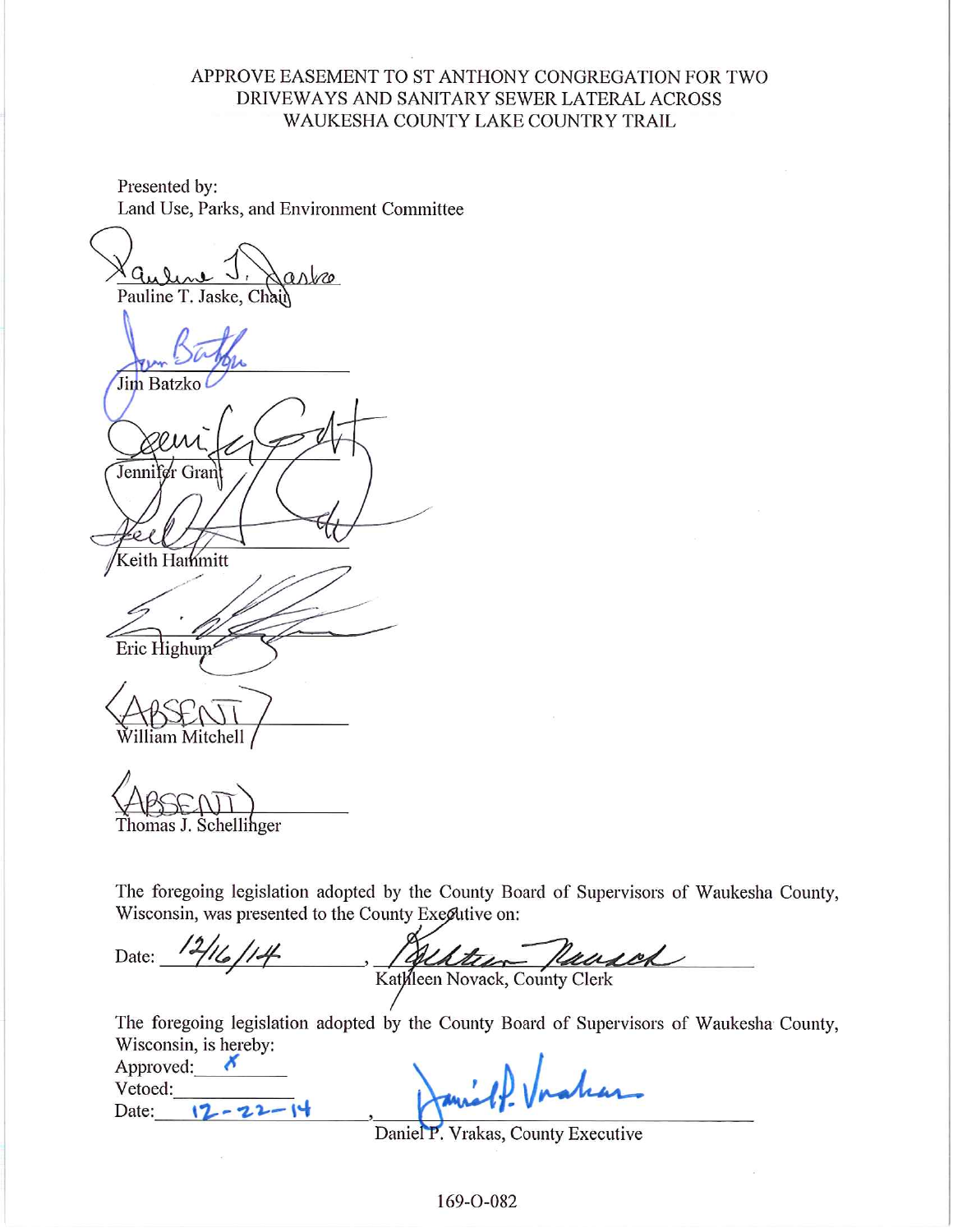#### Document No.

### **JOINT DRIVEWAY AND SANITARY SEWER EASEMENT AGREEMENT**

| Return to: | Waukesha Co. Dept. of Parks and Land Use Attn: Duane Grimm 515 W. Moreland Blvd, Rm. AC230 Waukesha, WI 53188

DELT 0813998002

**Parcel Numbers** 

THIS JOINT DRIVEWAY AND SANITARY SEWER EASEMENT AGREEMENT (the Agreement) is between ST. ANTHONY CONGREGATION (Parcel A Owner) and WAUKESHA COUNTY (Parcel B Owner).

## RECITALS:

Parcel A Owner is the owner of certain real property located in Waukesha County, Wisconsin,  $A_{1}$ as described on the attached Exhibit A and referred to on the exhibit and in this Agreement as Parcel A.

Parcel B Owner is the owner of certain real property located in Waukesha County, Wisconsin, **B.** as described on the attached Exhibit B and referred to on the exhibit and in this Agreement as *Parcel B*.

 $\mathbf{C}$ . Parcel A Owner and Parcel B Owner wish that driveways (the Driveways) be constructed on those portions of Parcel B more particularly described on the attached Exhibit C and referred to on the exhibit and in this Agreement as the Driveway Easement Property.

D. Parcel A Owner further needs an easement over, across and under those portions of Parcel B more particularly described on the attached Exhibit C and referred to on the exhibit and in this Agreement as the Sanitary Sewer Easement Property for the purpose of maintaining a private sanitary sewer access from Parcel A to the public sewer conveyance system located in Oakton Road.

Ε. Parcel B Owner is willing to create an easement over the Driveway Easement Property to enable Parcel A Owner to use the Driveways, as well as an easement over, across and under the Sanitary Sewer Easement Property to allow the Parcel A Owner to maintain a connection to the public sewer conveyance system, under the terms of this Agreement.

Referred to: LU  $\mathfrak{D}$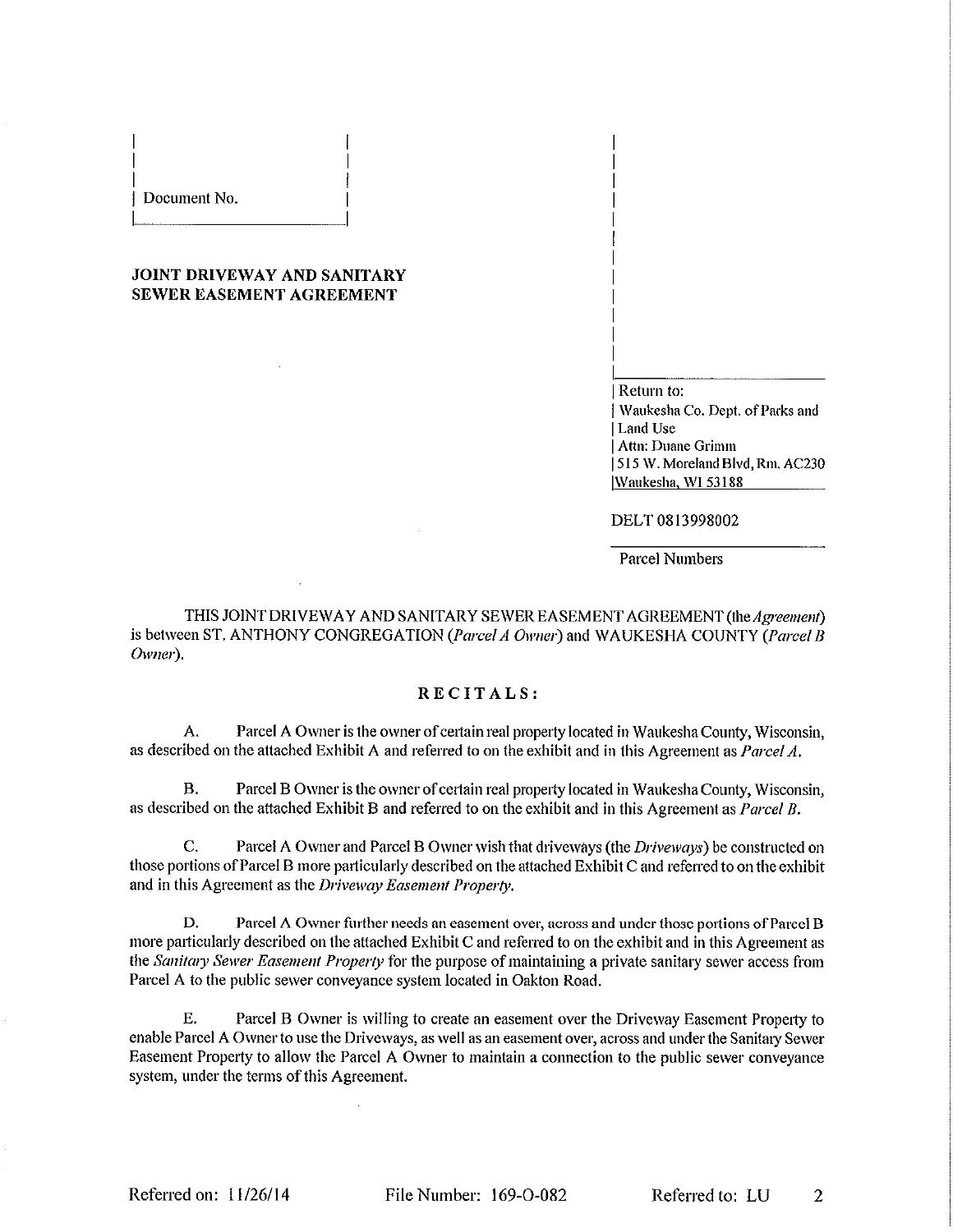#### **AGREEMENT**

For good and valuable consideration, the receipt and sufficiency of which are acknowledged, the parties agree as follows:

1. Grant. Parcel B Owner grants a nonexclusive easement and right-of-way to Parcel A Owner and Parcel A Owner's successors and assigns as the owner of Parcel A to use the Driveways and the Driveway Easement Property as joint driveways for ingress and egress to Oakton Road from Parcel A. Parcel B Owner further grants to Parcel A Owner and Parcel A Owner's successors and assigns as the owner of Parcel A a nonexclusive easement and right-of-way to construct, reconstruct, and maintain within the Sanitary Sewer Easement Property a private sanitary sewer line accessing the public sewer conveyance system under Oakton Road.

 $2.$ Permitted Users. The driveway easement granted in Section 1, above, may be used by the Parcel A Owner and its tenants, employees, customers, and invitees in common with Parcel B Owner and its tenants, employees, customers, and invitees.

3. Initial Construction Costs. Parcel A Owner may construct the Driveways at its sole expense. Parcel A Owner shall obtain any and all permits necessary for the construction of the Driveways. Parcel A Owner shall construct the Driveways in accordance with all applicable Federal, State and Local Codes. In addition, any parts of the Driveways that intersect with the Lake Country Trail located on Parcel B shall be constructed in accordance with specifications approved by Parcel B Owner.

4. Maintenance and Costs of Driveways. Parcel A Owner shall bear all expense of maintaining, repairing, and removing snow and debris from the Driveways. If Parcel A Owner fails to maintain or repair the Driveways, Parcel B Owner may, but shall not be required to, perform the maintenance or repair, and upon demand, Parcel B Owner shall have an immediate right to reimbursement from Parcel A Owner, together with interest at the rate of 5% per year on the unpaid amount and all reasonable attorney fees and other collection costs incurred by Parcel B Owner. Repairs and maintenance shall be performed at such times and in such a manner as are mutually agreeable to the parties. If repairs or maintenance necessitate the closure of the Lake Country Trail, Parcel A Owner shall notify Parcel B Owner not less than 48 hours prior to the closure. Any closure of the Lake Country Trail must have a detour route approved by Parcel B Owner established prior to closing. The detoured Lake Country Trail must be properly marked to clearly identify the detour route to trail users.

5. Maintenance and Costs of Sanitary Sewer. Parcel A Owner shall bear all expenses of maintaining, repairing, replacing and removing the sanitary sewer. Parcel A Owner shall restore the surface disturbed by any construction or maintenance within the Sanitary Sewer Easement Property to the condition existing prior to the disturbance. Restoration to the Lake Country Trail located on Parcel B shall be in accordance with specification approved by Parcel B. Owner. If Parcel A Owner fails to restore the Sanitary Sewer Easement Property, Parcel B Owner may, but shall not be required to, perform the restroration, and upon demand, Parcel B Owner shall have an immediate right to reimbursement from Parcel A Owner, together with interest at the rate of 5% per year on the unpaid amount and all reasonable attorney fees and other collection costs incurred by Parcel B Owner. If repairs or maintenance to the sanitary sewer or restoration activities necessitate the closure of the Lake Country Trail, Parcel A Owner shall notify Parcel B Owner not less than 48 hours prior to the closure. Any closure of the Lake Country Trail must have a detour route approved by Parcel B Owner established prior to closing. The detoured Lake Country Trail must be properly marked to clearly identify the detour route to trail users.

File Number: 169-O-082

Referred to: LU 3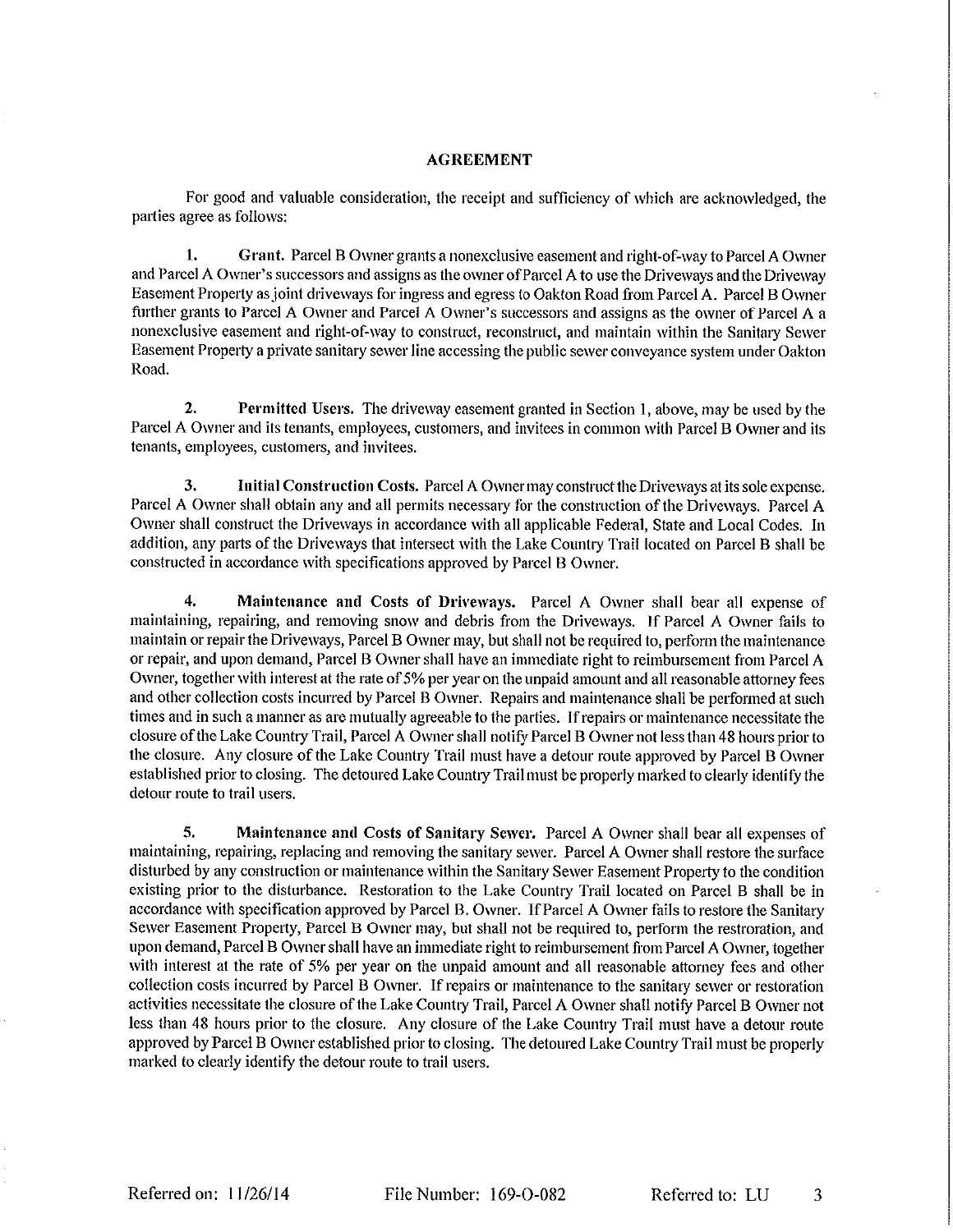6. Indemnity. Parcel A Owner shall indemnify, defend and hold harmless Parcel B Owner and all of its departments, agencies, boards, officers, employees and agents from all liability, suits, actions, claims, costs, damages, and expenses of every kind and description, including court costs and legal fees, for claims of any character, including liability and expenses in connection with the loss of life, personal injury, or damage to property, brought because of any injuries or damages received or sustained by any person, persons, or property on account of or arising out of the use of Parcel B by Parcel A Owner or its agents, contractors, subcontractors, invitees, or employees.

7. Insurance. Parcel A Owner shall maintain in effect at all times during the term of this Agreement a policy of commercial general liability insurance naming Parcel B Owner and all of its departments, agencies, boards, officers, employees and agent as the insured, to insure against injury to property, person, or loss of life arising out of Parcel A Owner's use, occupancy, or maintenance of the Driveway Easement Property, Sanitary Sewer Easement Property or the Driveways with limits of coverage that are at levels customarily maintained by businesses in the community in which the Driveway Easement Property and Sanitary Sewer Easement Property are located. For each year in which this easement is in effect, Parcel A Owner shall provide Parcel B Owner with a copy of the insurance policy endorsement or certificate of insurance showing that Parcel B Owner and the other parties have been added as additional insureds. The policy shall contain a supplemental endorsement covering contractual liability voluntarily assumed by the insured under this Agreement. Insurance required of Parcel A Owner under this Agreement shall be written by companies duly qualified to do business in the State of Wisconsin and shall be satisfactory in all respects to Parcel B Owner. Parcel A Owner shall deliver to Parcel B Owner copies of the policies or certificates evidencing the existence and amounts of the insurance with loss payable clauses satisfactory to Parcel B Owner. No such policy shall be cancelable or subject to reduction of coverage or modification except after 30 days' prior written notice to Parcel B Owner. At least 30 days before the expiration of Parcel A Owner's policies, Parcel A Owner shall furnish Parcel B Owner with renewals or binders of the policies, or Parcel B Owner may, but shall not be required to, order such insurance and charge the cost to Parcel A Owner. Parcel A Owner shall not do or permit anything to be done that will invalidate the insurance policies furnished by Parcel A Owner. Parcel B Owner may from time to time require that the policy limits of any or all such insurance be increased to reflect the effects of inflation and changes in normal commercial insurance practice. Failure to maintain and provide proof of required insurance shall constitute unauthorized interference within the meaning of Section 8 below and shall constitute grounds for termination in accordance with the terms of that Section.

8. Equal Rights of Use/Noninterference with Trail/Consistent Uses Allowed. Parcel A Owner and Parcel B Owner shall have equal rights of ingress and egress over the Driveways and shall take no action to prevent the other party's enjoyment of such rights. Notwithstanding the foregoing, the use of the Driveway Easement Property and Sanitary Sewer Easement Property by Parcel A Owner, its agents, contractors, subcontractors, invitees, or employees shall not interfere with the public's right to access and use the Lake Country Trail located within Parcel B. Any unauthorized interference by Parcel A Owner or its agents, contractors, subcontractors, invitees, or employees with the public's free use of the Lake Country Trail which continues for a period of 24 hours after written notice to Parcel A Owner from Parcel B Owner shall authorize the unilateral termination of this Agreement by Parcel B Owner through the recording with the Waukesha County Register of Deeds of a written termination of easement document that need only be executed by Parcel B Owner and which references termination pursuant to this Section 8 and attaches a copy of the written notice required hereby. Parcel B Owner reserves the right to use the Driveway Easement Property and Sanitary Sewer Easement Property for purposes that will not interfere with Parcel A Owner's full enjoyment of the easement rights granted in this Agreement. For the avoidance of any doubt, the public's right to access and use the Lake Country Trail, and Parcel B Owner's use, repair, replacement or maintenance of the Lake Country Trail located within Parcel B are expressly reserved and shall not constitute interference with any easement rights granted herein.

File Number: 169-O-082

Referred to: LU

4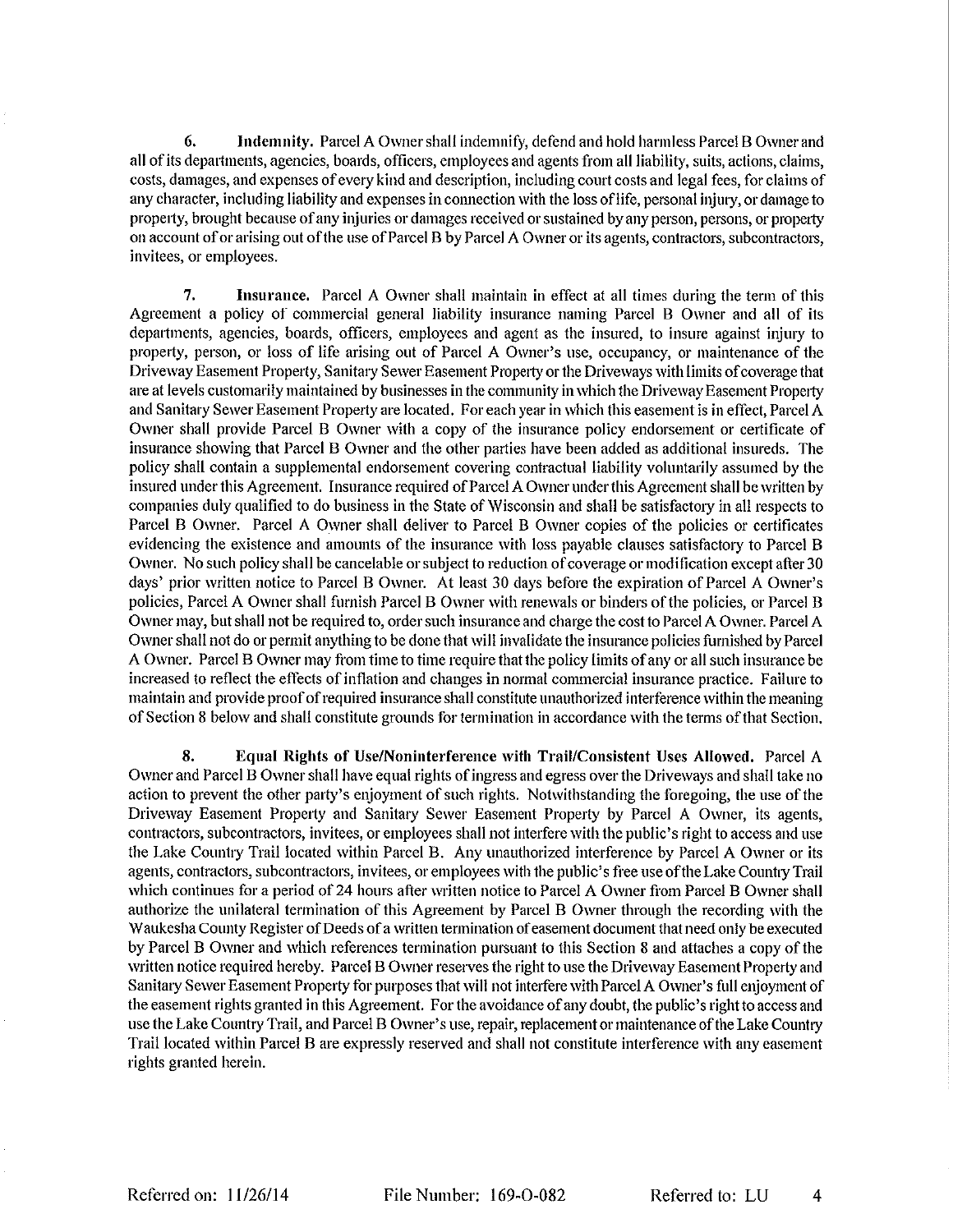9. Covenants Run with Land. All of the terms and conditions in this Agreement, including the benefits and burdens, shall run with the land and shall be binding upon, inure to the benefit of, and be enforceable by Parcel A Owner and Parcel B Owner and their respective successors and assigns. The easements granted under Section 1 of this Agreement are easements appurtenant to Parcel A and may not be transferred separately from, or severed from, title to Parcel A. Furthermore, the benefits of the easements granted under this Agreement shall not be extended to any properties other than Parcel A without the consent of Parcel B Owner. The specific parties named as Parcel A Owner and Parcel B Owner in this Agreement, and each of their respective successors and assigns as fee simple owners of Parcel A and Parcel B, respectively, or any portion of Parcel A or Parcel B, shall cease to have further liability under this Agreement with respect to facts or circumstances first arising after the party has transferred its fee simple interest in Parcel A or Parcel B, respectively, except, however, for obligations that accrued during the party's period of ownership of title.

Non-Use. Non-use or limited use of the easement rights granted in this Agreement shall not 10. prevent Parcel A Owner from later use of the easement rights to the fullest extent authorized in this Agreement.

11. Governing Law. This Agreement shall be construed and enforced in accordance with the internal laws of the State of Wisconsin.

 $12.$ Entire Agreement. This Agreement sets forth the entire understanding of the parties and, except as set forth in Sections 7 and 8 above, may not be terminated or changed except by a written document executed and acknowledged by all parties to this Agreement and duly recorded in the office of the Register of Deeds of Waukesha County, Wisconsin.

13. Notices. All notices to either party to this Agreement shall be delivered in person or sent by certified mail, postage prepaid, return receipt requested, to the other party at that party's last known address. If the other party's address is not known to the party desiring to send a notice, the party sending the notice may use the address to which the other party's property tax bills are sent. Either party may change its address for notice by providing written notice to the other party.

14. Invalidity. If any term or condition of this Agreement, or the application of this Agreement to any person or circumstance, shall be deemed invalid or unenforceable, the remainder of this Agreement, or the application of the term or condition to persons or circumstances other than those to which it is held invalid or unenforceable, shall not be affected thereby, and each term and condition shall be valid and enforceable to the fullest extent permitted by law.

15. Waiver. No delay or omission by any party in exercising any right or power arising out of any default under any of the terms or conditions of this Agreement shall be construed to be a waiver of the right or power. A waiver by a party of any of the obligations of the other party shall not be construed to be a waiver of any breach of any other terms or conditions of this Agreement.

Enforcement. Enforcement of this Agreement may be by proceedings at law or in equity 16. against any person or persons violating or attempting or threatening to violate any term or condition in this Agreement, either to restrain or prevent the violation or to obtain any other relief.

17. No Public Dedication. Nothing in this Agreement shall be deemed to be a gift or dedication of any portion of the easements granted under this Agreement to the general public or for any public purpose whatsoever. Parcel A Owner and Parcel B Owner agree to cooperate with each other and to take such measures as may be necessary to prevent the dedication to the public of the Driveways, whether by express grant, implication, or prescription, including, without limitation, the posting of "Private Drive" or "No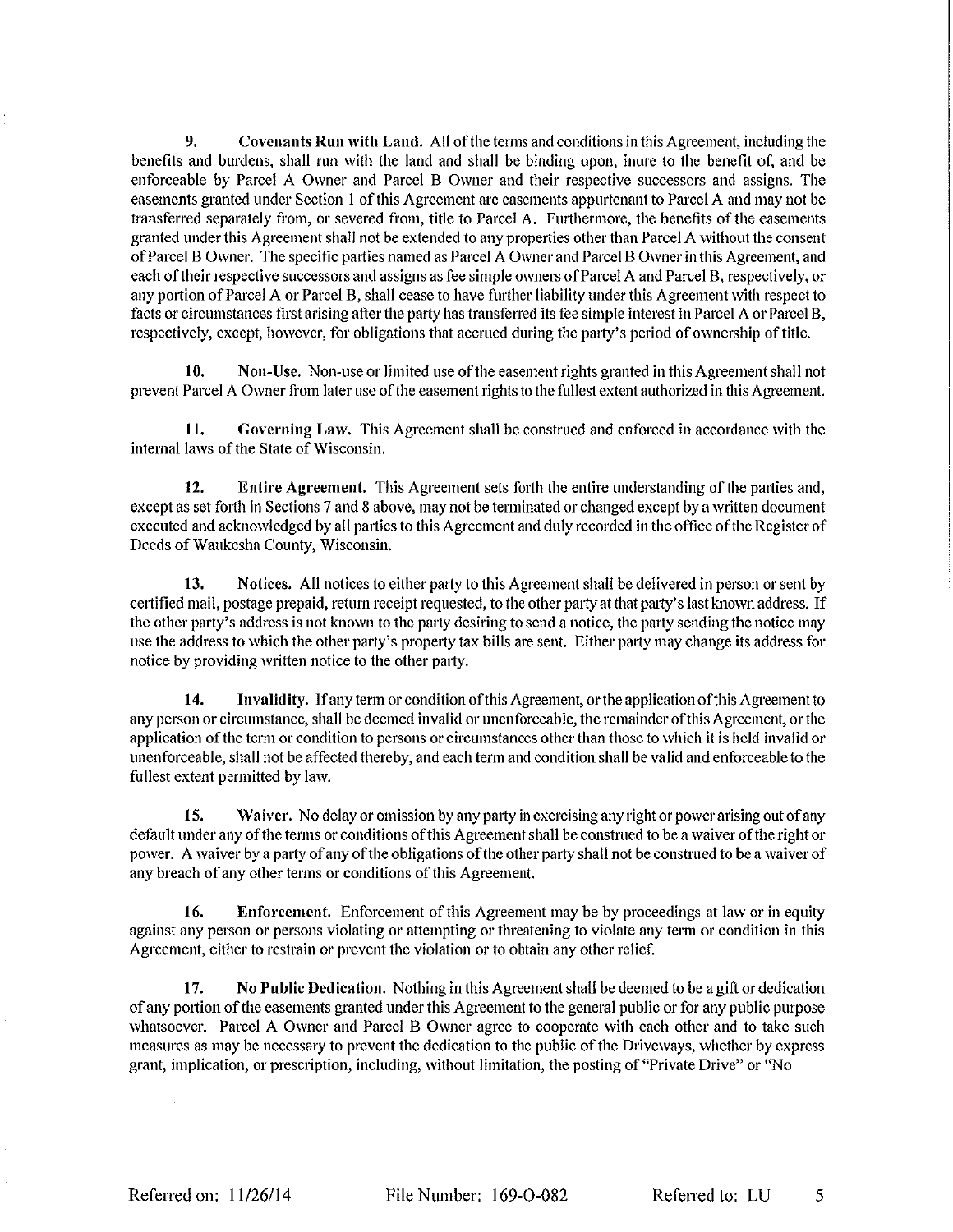Trespassing" signs. Such measures shall not, however, unreasonably interfere with the easement rights granted under this Agreement.

ST. ANTHONY CONGREGATION (Parcel A Owner)

By:

Name:

Title:

### WAUKESHA COUNTY (Parcel B Owner)

By:

Name: Dale R. Shaver

Title: Director, Department of Parks and Land Use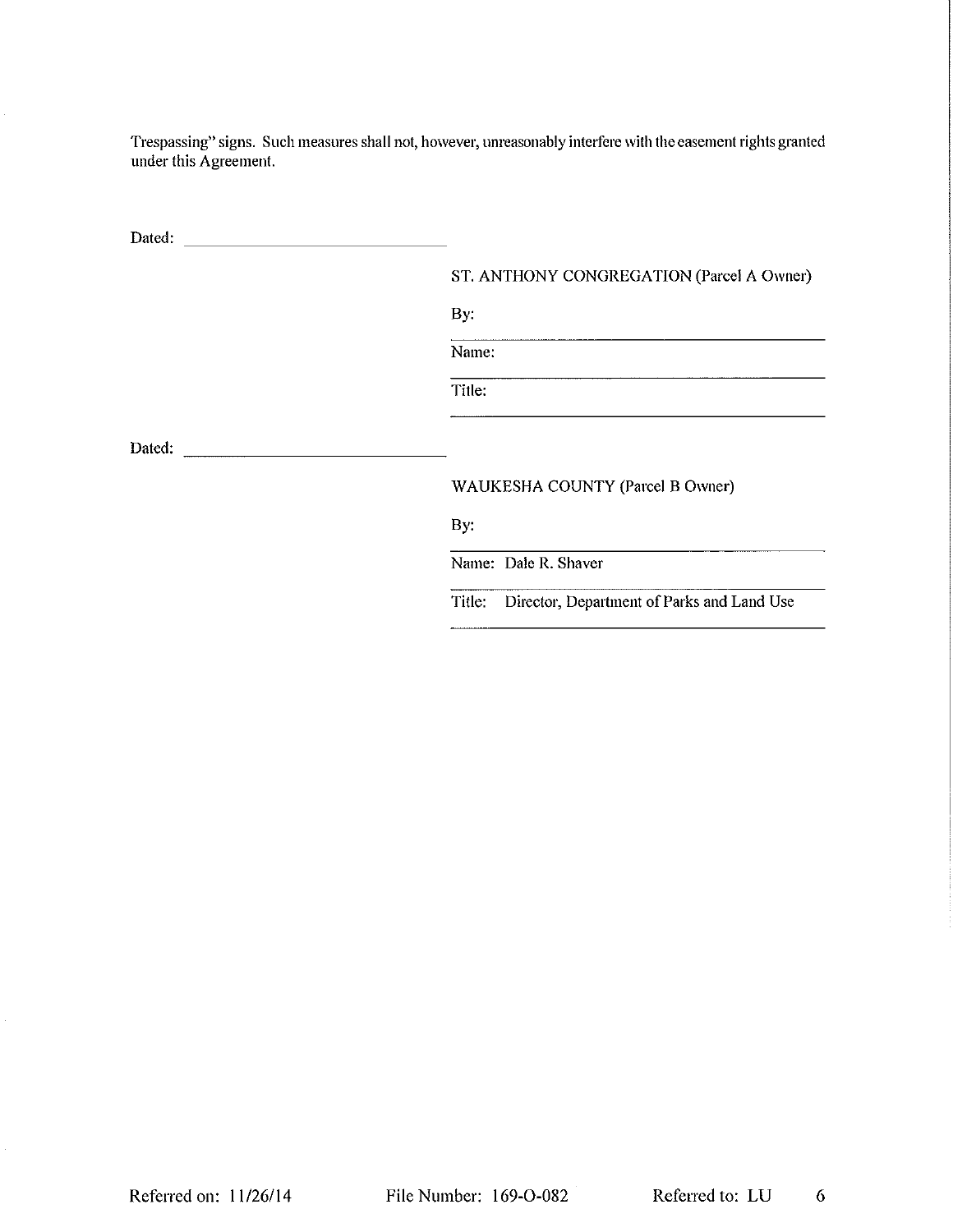### **ACKNOWLEDGMENT**

### **STATE OF WISCONSIN COUNTY OF WAUKESHA**

Personally came before me this day of 3014 the above named<br>, to me known to be the person who executed the foregoing instrument and acknowledged the same.

> (Name of notary public) Notary Public, State of Wisconsin My commission expires:

> > $\mathcal{A}_\mathrm{c}$

### **ACKNOWLEDGMENT**

#### **STATE OF WISCONSIN COUNTY OF WAUKESHA**

who executed the foregoing instrument and acknowledged the same.

> (Name of notary public) Notary Public, State of Wisconsin My commission expires:

This document was drafted by Waukesha County Principal Assistant Corporation Counsel Erik G. Weidig

Referred on:  $11/26/14$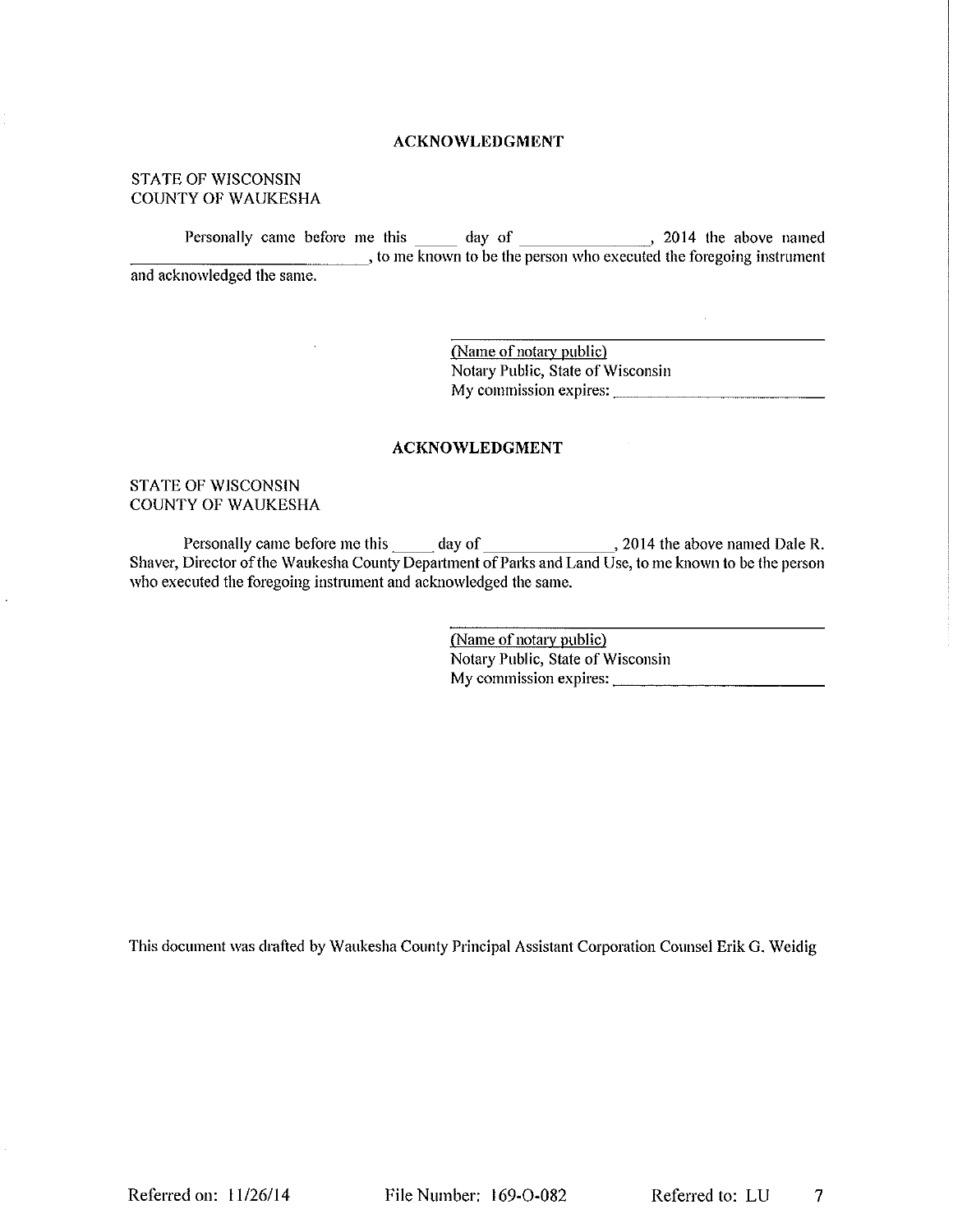# **EXHIBIT A**

# (Legal description of Parcel A)

Parcel 2 of Certified Survey Map 10853 being a remapping of Certified Survey Map No. 7487, together with those lands located in that part of the NE  $\frac{1}{4}$  of the NE  $\frac{1}{4}$  of Section 24, Town 7 North, Range 18 East i Town of Delafield, Waukesha County, Wisconsin.

 $\bar{z}$ 

 $\hat{\boldsymbol{\beta}}$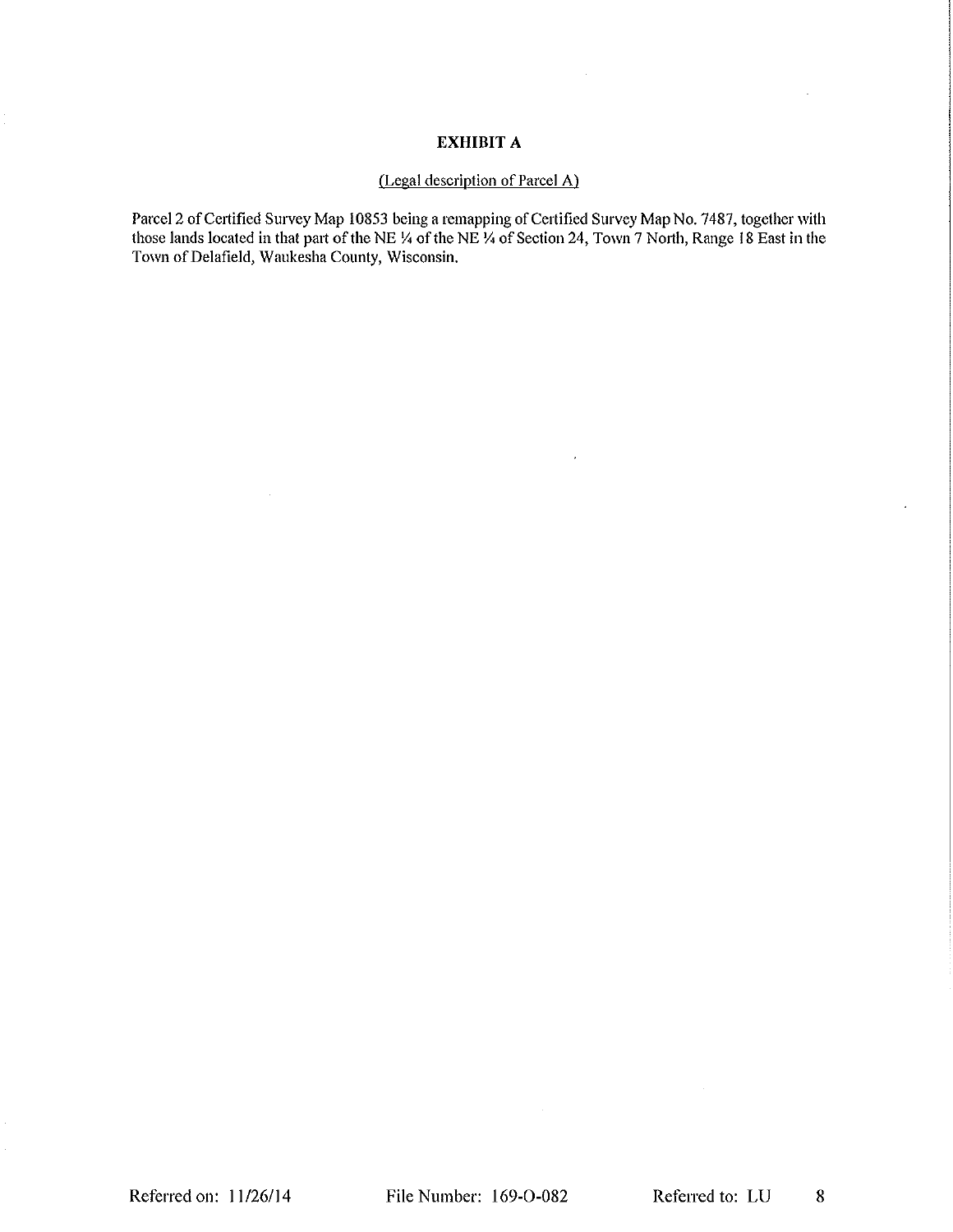### **EXHIBIT B**

### (Legal description of Parcel B)

All that part of the Northeast 1/4 of Section 24, Town 7 North, Range 18 East, Town of Delafield, County of Waukesha, State of Wisconsin, bounded and described as follows:

Commencing at the Northeast corner of said Section 24; thence South 00 06' 26" East, along the East line of said section, 1323.36 feet to the center line of Oakton Road; thence North 89 07' 37" West, along said center line 200.00 feet to the point of beginning; thence continuing North 89 07' 37" West along said center line 585.02 feet to the West line of the owners land; thence North 0006' 26" West, 53.00 feet; thence South 89 07' 37" East, 585.93 feet; thence South 00' 52' 23" West, 53.00 feet to the point of beginning.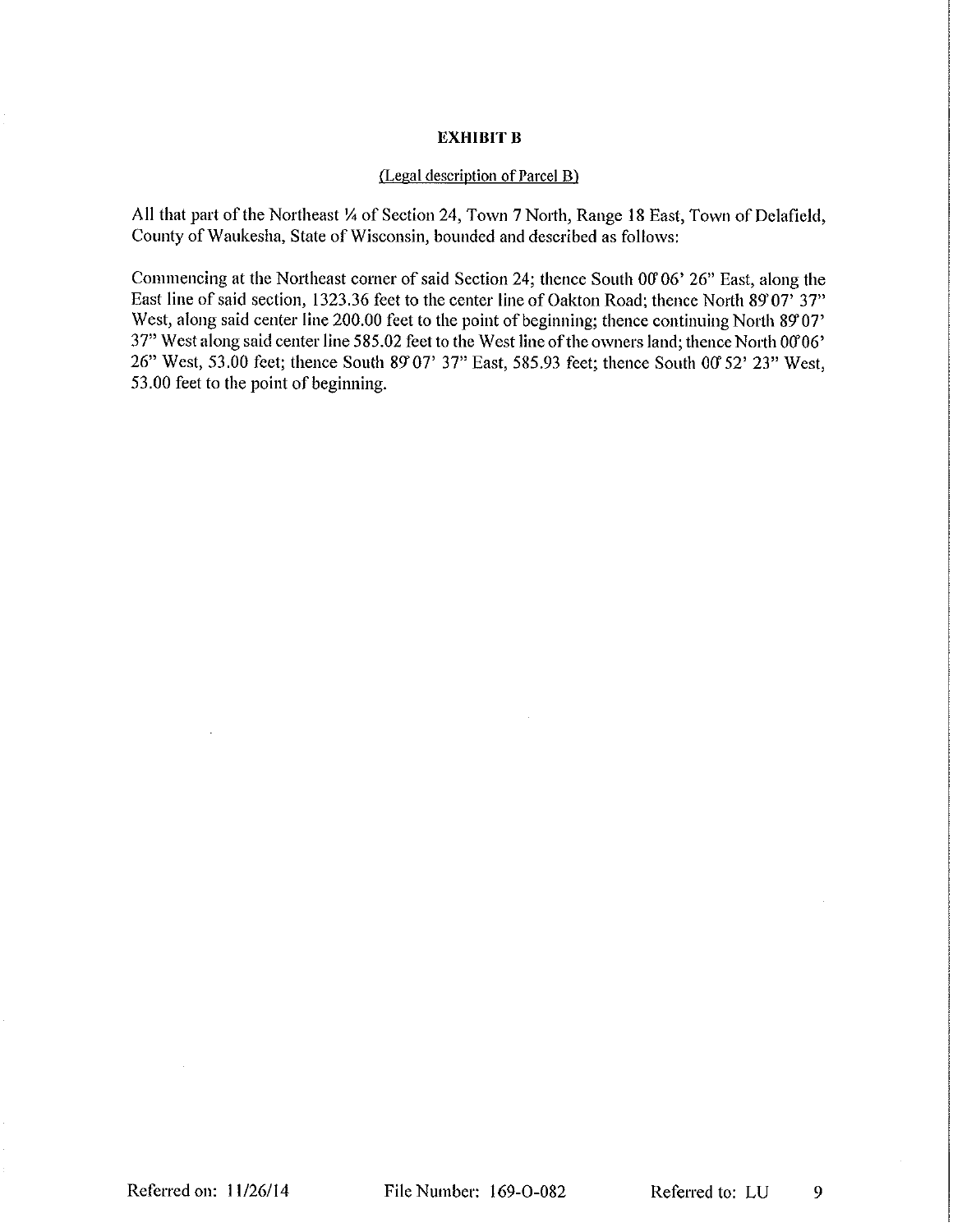## **EXHIBIT C**

### (Legal description of Driveway Easement Property)

# **Upper Level Entrance Drive**

Being a 50 foot wide vehicular and pedestrian easement for ingress and egress over and across county-owned lands, including an existing Public Recreational Trail, purpose to which is to provide access to Oakton Road, a Public Roadway, all being located in the Northeast X of the Northeast X of Section 24, T.7 N., R.18 E., Township of Delafield, Waukesha County, Wisconsin, being more particularly described as follows:

Commencing at the Northeast corner of Section 24, thence S 00<sup>0</sup>06'26"E., on and along the East Line of said Section, 1323.27 feet to the center line of Oakton Road, thence N. 89°07'37"W. on and along the Center Line of said road as described by Waukesha County Department of Transportation Project No. 93-2765 (15), 200.00 feet; thence N. 00°52'23"E., 53.00 feet to the North Right-of-Way Line of Oakton Road and South Line of Certified Survey Map No.10853; thence N. 89°07'37"W., on and along said South Line of Certified Survey Map, 212.00 feet to the Center Line of the following described 50 foot wide easement, said point also being the Point of Beginning of the lands herein described;

thence continuing N. 89°07'37"W. on and along the South Line of Certified Survey Map, 25.00 feet; thence S. 00°52'23"W., 20.00 feet; thence S. 89°07'37"E. and parallel to the Center Line of Oakton Road, 50.00 feet; thence N. 00°52'23"E., 20.00 feet to the South Line of said Certified Survey Map ; thence N. 89°07'37"W, on and along said South Line of Certified Survey Map, 25.00 feet to the Point of Beginning

## **Lower Level Entrance Drive**

Being a 50 foot wide vehicular and pedestrian easement for ingress and egress over and across county-owned lands, including an existing Public Recreational Trail, purpose to which is to provide access to Oakton Road, a Public Roadway, all being located in the Northeast 1/4 of the Northeast 1/4 of Section 24, T.7 N., R.18 E., Township of Delafield, Waukesha County, Wisconsin, being more particularly described as follows:

Commencing at the Northeast corner of Section 24, thence S 00<sup>0</sup>06'26"E., on and along the East Line of said Section, 1323.27 feet to the center line of Oakton Road, thence N. 89°07'37"W, on and along the Center Line of said road as described by Waukesha County Department of Transportation Project No. 93-2765 (15), 200.00 feet; thence N. 00°52'23"E., 53.00 feet to the North Right-of-Way Line of Oakton Road and South Line of Certified Survey Map No.10853; thence N. 89°07'37"W., on and along said South Line of Certified Survey Map, 380.00 feet to the Center Line of the following described 50 foot wide easement, said point also being the Point of Beginning of the lands herein described;

thence continuing N. 89°07'37"W. on and along the South Line of Certified Survey Map, 25.00 feet; thence S. 00°52'23"W., 20.00 feet; thence S. 89°07'37"E. and parallel to the Center Line of Oakton